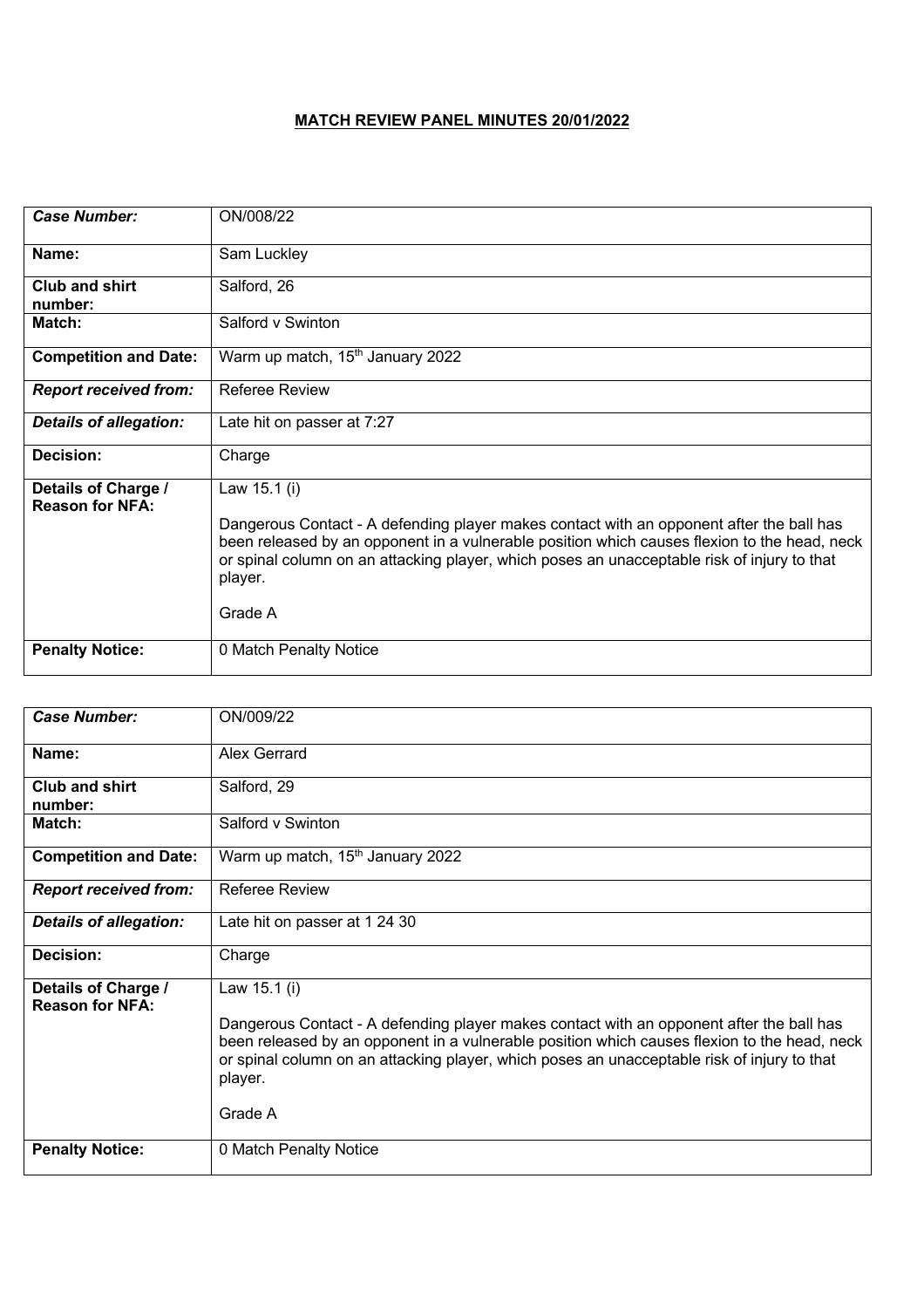| <b>Case Number:</b>                           | ON/010/22                                                                                                                                                                                                                                                                                                                     |
|-----------------------------------------------|-------------------------------------------------------------------------------------------------------------------------------------------------------------------------------------------------------------------------------------------------------------------------------------------------------------------------------|
| Name:                                         | Jacob Fairbank                                                                                                                                                                                                                                                                                                                |
| Club and shirt<br>number:                     | Halifax, 13                                                                                                                                                                                                                                                                                                                   |
| Match:                                        | Halifax v Wakefield                                                                                                                                                                                                                                                                                                           |
| <b>Competition and Date:</b>                  | Warm up match, 16 <sup>th</sup> January 2022                                                                                                                                                                                                                                                                                  |
| <b>Report received from:</b>                  | Referee - Sin Bin                                                                                                                                                                                                                                                                                                             |
| <b>Details of allegation:</b>                 | Late hit on passer at 2145                                                                                                                                                                                                                                                                                                    |
| Decision:                                     | Charge                                                                                                                                                                                                                                                                                                                        |
| Details of Charge /<br><b>Reason for NFA:</b> | Law 15.1 (i)<br>Dangerous Contact - A defending player makes contact with an opponent after the ball has<br>been released by an opponent in a vulnerable position which causes flexion to the head, neck<br>or spinal column on an attacking player, which poses an unacceptable risk of injury to that<br>player.<br>Grade B |
| <b>Penalty Notice:</b>                        | 1 Match Penalty Notice                                                                                                                                                                                                                                                                                                        |

| <b>Case Number:</b>                           | ON/011/22                                                                                                                   |
|-----------------------------------------------|-----------------------------------------------------------------------------------------------------------------------------|
| Name:                                         | James Clare                                                                                                                 |
| <b>Club and shirt</b><br>number:              | Castleford, 2                                                                                                               |
| Match:                                        | York v Castleford                                                                                                           |
| <b>Competition and Date:</b>                  | Warm up match, 16 <sup>th</sup> January 2022                                                                                |
| <b>Report received from:</b>                  | Referee - Sin Bin                                                                                                           |
| <b>Details of allegation:</b>                 | Punching at 1 11 20 (68 <sup>th</sup> minute)                                                                               |
| Decision:                                     | Charge                                                                                                                      |
| Details of Charge /<br><b>Reason for NFA:</b> | Law $15.1(a)$<br>Strikes Punching - Reaction to opponent – lashing out -- makes contact with Head of<br>opponent<br>Grade D |
| <b>Penalty Notice:</b>                        | <b>Refer to Tribunal</b>                                                                                                    |

| <b>Case Number:</b> | ON/012/22   |
|---------------------|-------------|
| Name:               | Liam Harris |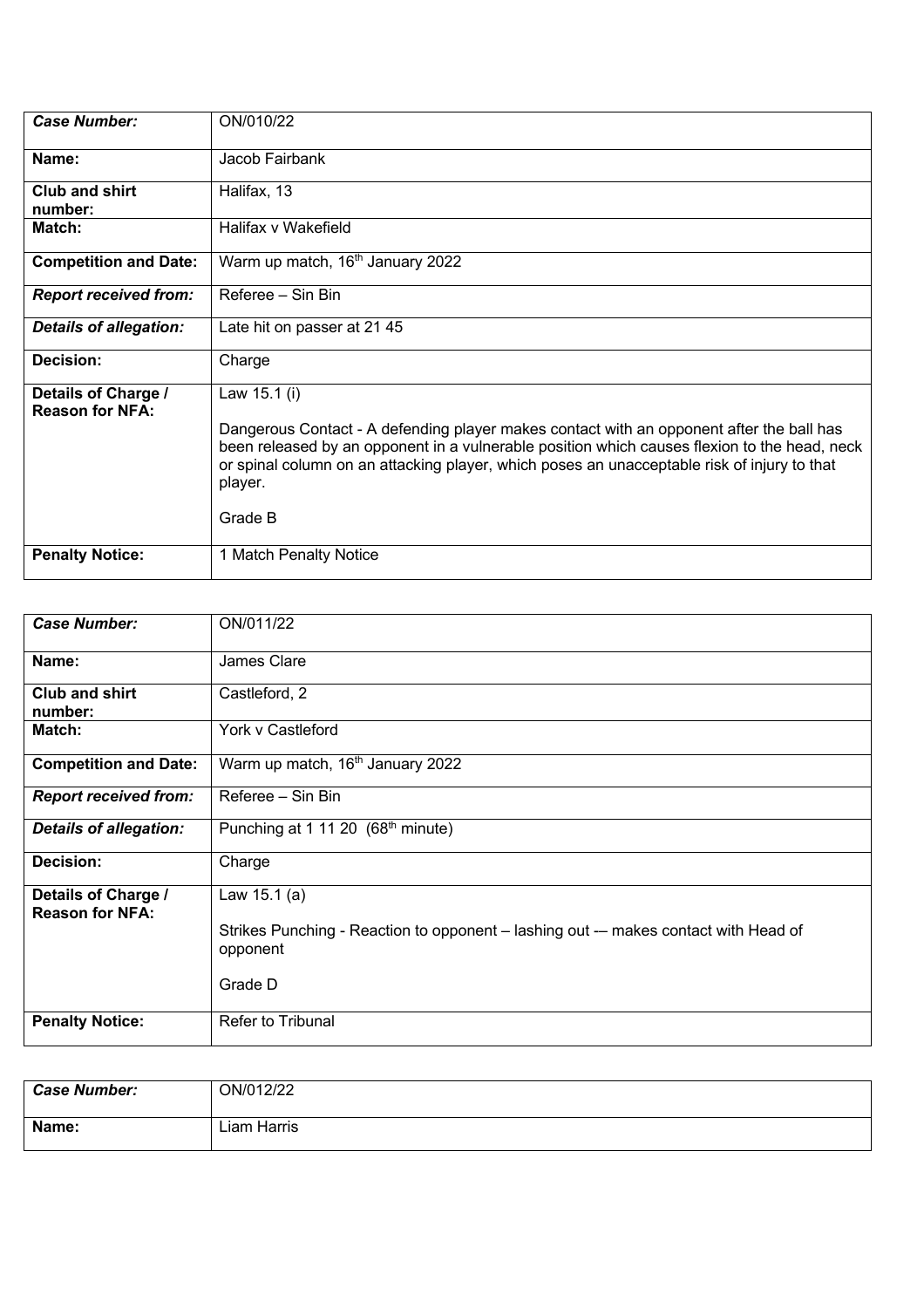| <b>Club and shirt</b><br><sup>1</sup> number: | York, 19                                                                                                                     |
|-----------------------------------------------|------------------------------------------------------------------------------------------------------------------------------|
| Match:                                        | York v Castleford                                                                                                            |
| <b>Competition and Date:</b>                  | Warm up match, 16 <sup>th</sup> January 2022                                                                                 |
| <b>Report received from:</b>                  | Referee - Sin Bin                                                                                                            |
| <b>Details of allegation:</b>                 | Punching at 1 11 20 (68 <sup>th</sup> minute)                                                                                |
| Decision:                                     | Charge                                                                                                                       |
| Details of Charge /<br><b>Reason for NFA:</b> | Law $15.1$ (a)<br>Strikes Punching - Reaction to opponent – lashing out -- makes contact with Head of<br>opponent<br>Grade D |
| <b>Penalty Notice:</b>                        | Refer to the Tribunal                                                                                                        |

| <b>Case Number:</b>                           | ON/012/22                                                                                           |
|-----------------------------------------------|-----------------------------------------------------------------------------------------------------|
|                                               |                                                                                                     |
| Name:                                         | Liam Harris                                                                                         |
| <b>Club and shirt</b><br>number:              | York, 19                                                                                            |
| Match:                                        | York v Castleford                                                                                   |
| <b>Competition and Date:</b>                  | Warm up match, 16 <sup>th</sup> January 2022                                                        |
| <b>Report received from:</b>                  | Referee - Sin Bin                                                                                   |
| <b>Details of allegation:</b>                 | Professional foul at 45 20                                                                          |
| Decision:                                     | <b>NFA</b>                                                                                          |
| Details of Charge /<br><b>Reason for NFA:</b> | Player takes out the man supporting the play who does not have the ball. Technical<br>infringement. |
| <b>Penalty Notice:</b>                        | N/A                                                                                                 |

| <b>Case Number:</b>           | ON/013/22                                    |
|-------------------------------|----------------------------------------------|
|                               |                                              |
| Name:                         | Nathan Massey                                |
| <b>Club and shirt</b>         | Castleford, 14                               |
|                               |                                              |
| number:                       |                                              |
|                               |                                              |
| <b>Match:</b>                 | York v Castleford                            |
|                               |                                              |
| <b>Competition and Date:</b>  | Warm up match, 16 <sup>th</sup> January 2022 |
|                               |                                              |
|                               |                                              |
|                               | <b>Referee Review</b>                        |
| <b>Report received from:</b>  |                                              |
|                               |                                              |
| <b>Details of allegation:</b> | Late hit on passer at 18 28                  |
|                               |                                              |
|                               |                                              |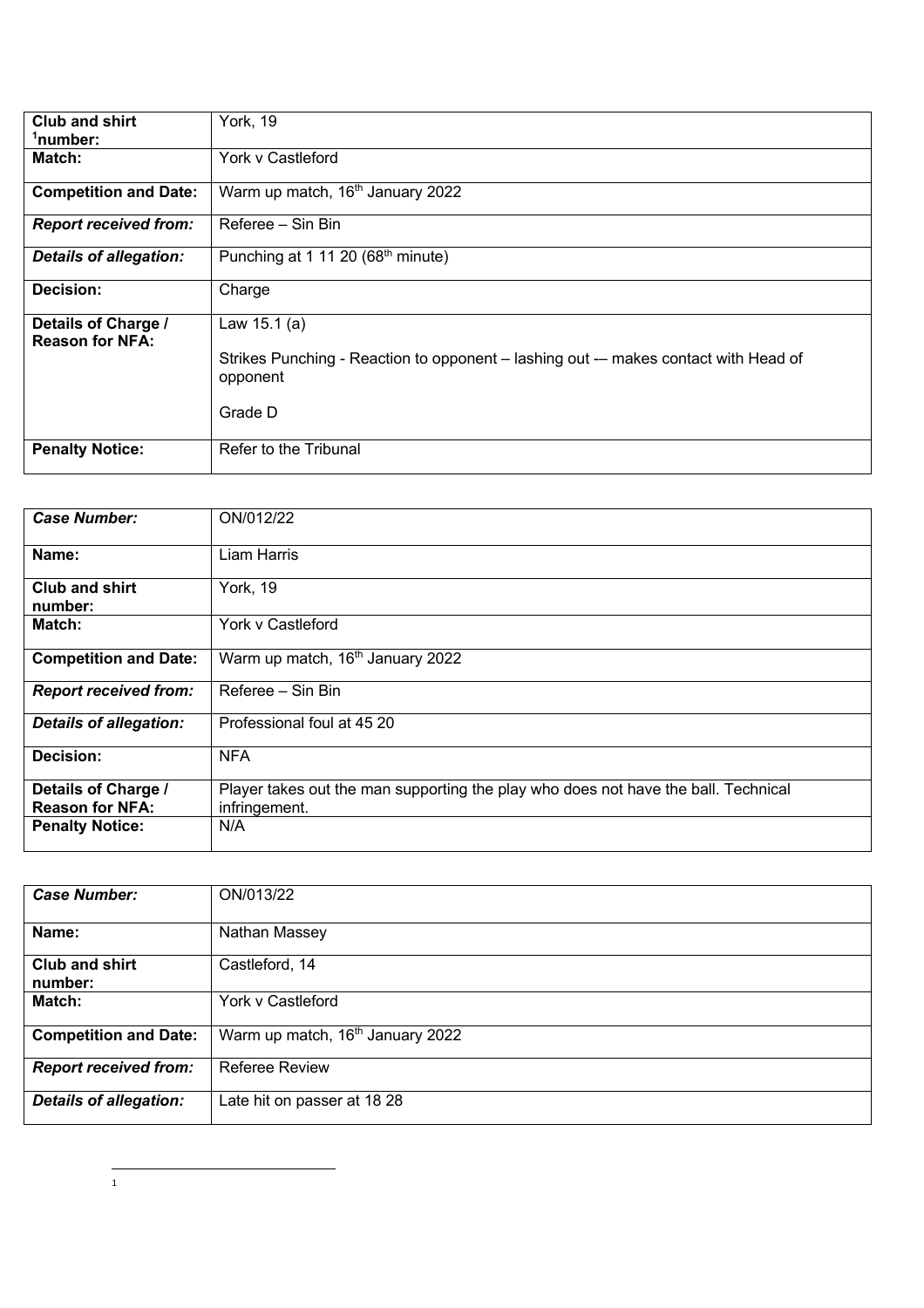| Decision:                                     | Charge                                                                                                                                                                                                                                                                                                    |
|-----------------------------------------------|-----------------------------------------------------------------------------------------------------------------------------------------------------------------------------------------------------------------------------------------------------------------------------------------------------------|
| Details of Charge /<br><b>Reason for NFA:</b> | Law $15.1$ (i)<br>Dangerous Contact - A defending player makes contact with an opponent after the ball has<br>been released by an opponent in a vulnerable position which causes flexion to the head, neck<br>or spinal column on an attacking player, which poses an unacceptable risk of injury to that |
|                                               | player.<br>Grade A                                                                                                                                                                                                                                                                                        |
| <b>Penalty Notice:</b>                        | 0 Match Penalty Notice                                                                                                                                                                                                                                                                                    |

| <b>Case Number:</b>                           | ON/014/22                                                                                                                                                                                                                                                                                                                     |
|-----------------------------------------------|-------------------------------------------------------------------------------------------------------------------------------------------------------------------------------------------------------------------------------------------------------------------------------------------------------------------------------|
| Name:                                         | Jacob Ogden                                                                                                                                                                                                                                                                                                                   |
| <b>Club and shirt</b><br>number:              | York, 4                                                                                                                                                                                                                                                                                                                       |
| Match:                                        | York v Castleford                                                                                                                                                                                                                                                                                                             |
| <b>Competition and Date:</b>                  | Warm up match, 16 <sup>th</sup> January 2022                                                                                                                                                                                                                                                                                  |
| <b>Report received from:</b>                  | Referee Review                                                                                                                                                                                                                                                                                                                |
| Details of allegation:                        | Late hit on passer at 51 55                                                                                                                                                                                                                                                                                                   |
| Decision:                                     | Charge                                                                                                                                                                                                                                                                                                                        |
| Details of Charge /<br><b>Reason for NFA:</b> | Law 15.1 (i)<br>Dangerous Contact - A defending player makes contact with an opponent after the ball has<br>been released by an opponent in a vulnerable position which causes flexion to the head, neck<br>or spinal column on an attacking player, which poses an unacceptable risk of injury to that<br>player.<br>Grade B |
| <b>Penalty Notice:</b>                        | 1 Match Penalty Notice                                                                                                                                                                                                                                                                                                        |

| <b>Case Number:</b>                           | ON/015/22                                    |
|-----------------------------------------------|----------------------------------------------|
| Name:                                         | Pauli Pauli                                  |
| <b>Club and shirt</b><br>number:              | York, 12                                     |
| Match:                                        | York v Castleford                            |
| <b>Competition and Date:</b>                  | Warm up match, 16 <sup>th</sup> January 2022 |
| <b>Report received from:</b>                  | <b>Referee Review</b>                        |
| <b>Details of allegation:</b>                 | Late hit on passer at 5 49                   |
| Decision:                                     | Charge                                       |
| Details of Charge /<br><b>Reason for NFA:</b> | Law 15.1 (i)                                 |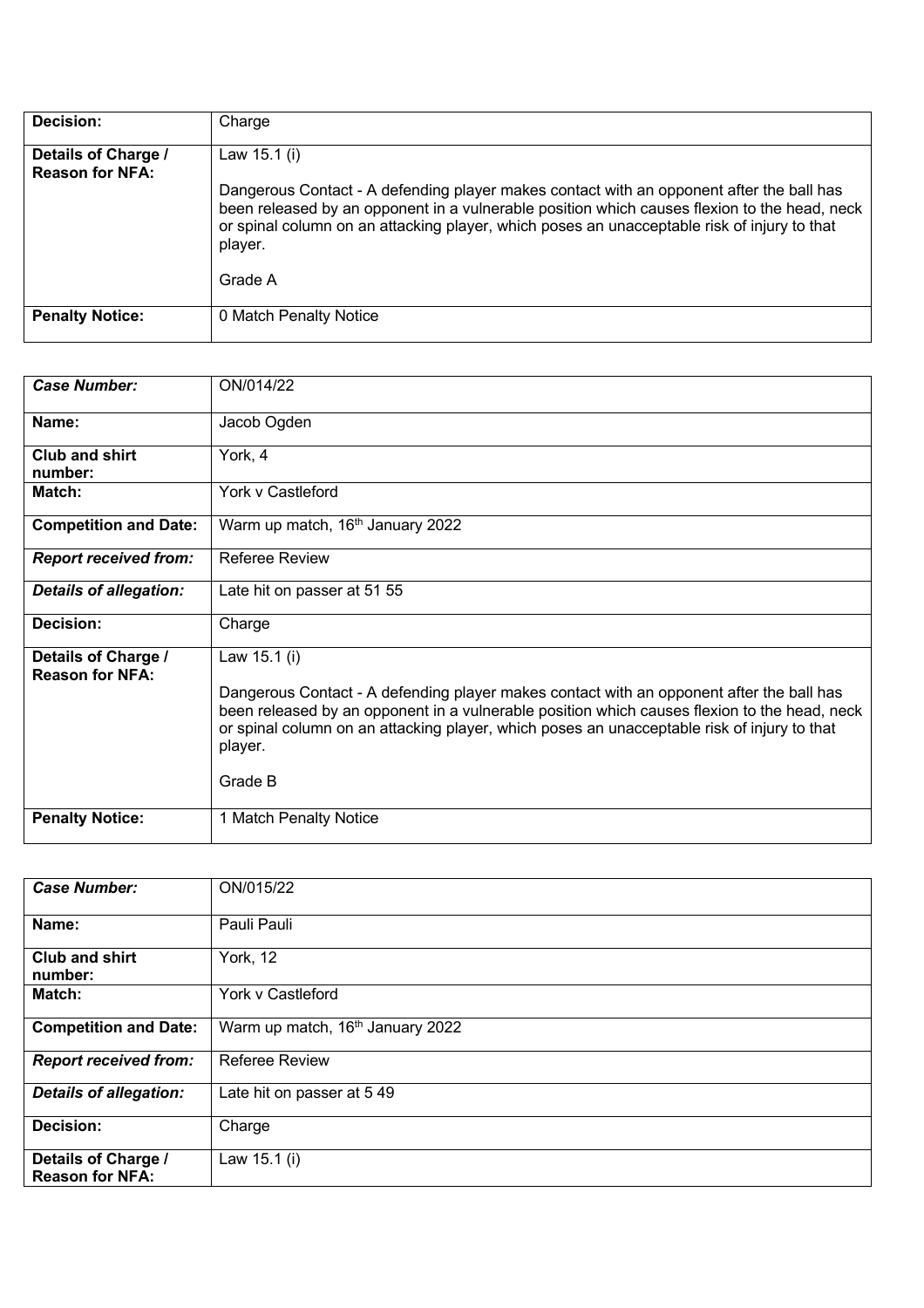|                        | Dangerous Contact - A defending player makes contact with an opponent after the ball has<br>been released by an opponent in a vulnerable position which causes flexion to the head, neck<br>or spinal column on an attacking player, which poses an unacceptable risk of injury to that<br>player.<br>Grade B |
|------------------------|---------------------------------------------------------------------------------------------------------------------------------------------------------------------------------------------------------------------------------------------------------------------------------------------------------------|
| <b>Penalty Notice:</b> | 2 Match Penalty Notice                                                                                                                                                                                                                                                                                        |

| <b>Case Number:</b>                           | ON/016/22                                                                                                                |
|-----------------------------------------------|--------------------------------------------------------------------------------------------------------------------------|
| Name:                                         | Pauli Pauli                                                                                                              |
| Club and shirt<br>number:                     | York, 12                                                                                                                 |
| Match:                                        | York v Castleford                                                                                                        |
| <b>Competition and Date:</b>                  | Warm up match, 16th January 2022                                                                                         |
| <b>Report received from:</b>                  | <b>Referee Review</b>                                                                                                    |
| <b>Details of allegation:</b>                 | Late hit on passer at 18 19                                                                                              |
| Decision:                                     | <b>NFA</b>                                                                                                               |
| Details of Charge /<br><b>Reason for NFA:</b> | Player is engaged for the tackle when the opponent still is in possession of the ball. Opponent<br>is braced for impact. |
| <b>Penalty Notice:</b>                        | N/A                                                                                                                      |

| <b>Case Number:</b>                           | ON/017/22                                                   |
|-----------------------------------------------|-------------------------------------------------------------|
| Name:                                         | <b>Connor Fitzsimmons</b>                                   |
| <b>Club and shirt</b><br>number:              | Workington, 8                                               |
| Match:                                        | Workington v Whitehaven                                     |
| <b>Competition and Date:</b>                  | Warm up match, 16th January 2022                            |
| <b>Report received from:</b>                  | Referee - Sin Bin                                           |
| <b>Details of allegation:</b>                 | Brawl at 59 30                                              |
| Decision:                                     | <b>NFA</b>                                                  |
| Details of Charge /<br><b>Reason for NFA:</b> | Player takes a hold of opponent, but no punches are thrown. |
| <b>Penalty Notice:</b>                        | N/A                                                         |

| <b>Case Number:</b>              | ON/018/22      |
|----------------------------------|----------------|
| Name:                            | Nikau Williams |
| <b>Club and shirt</b><br>number: | Whitehaven, 7  |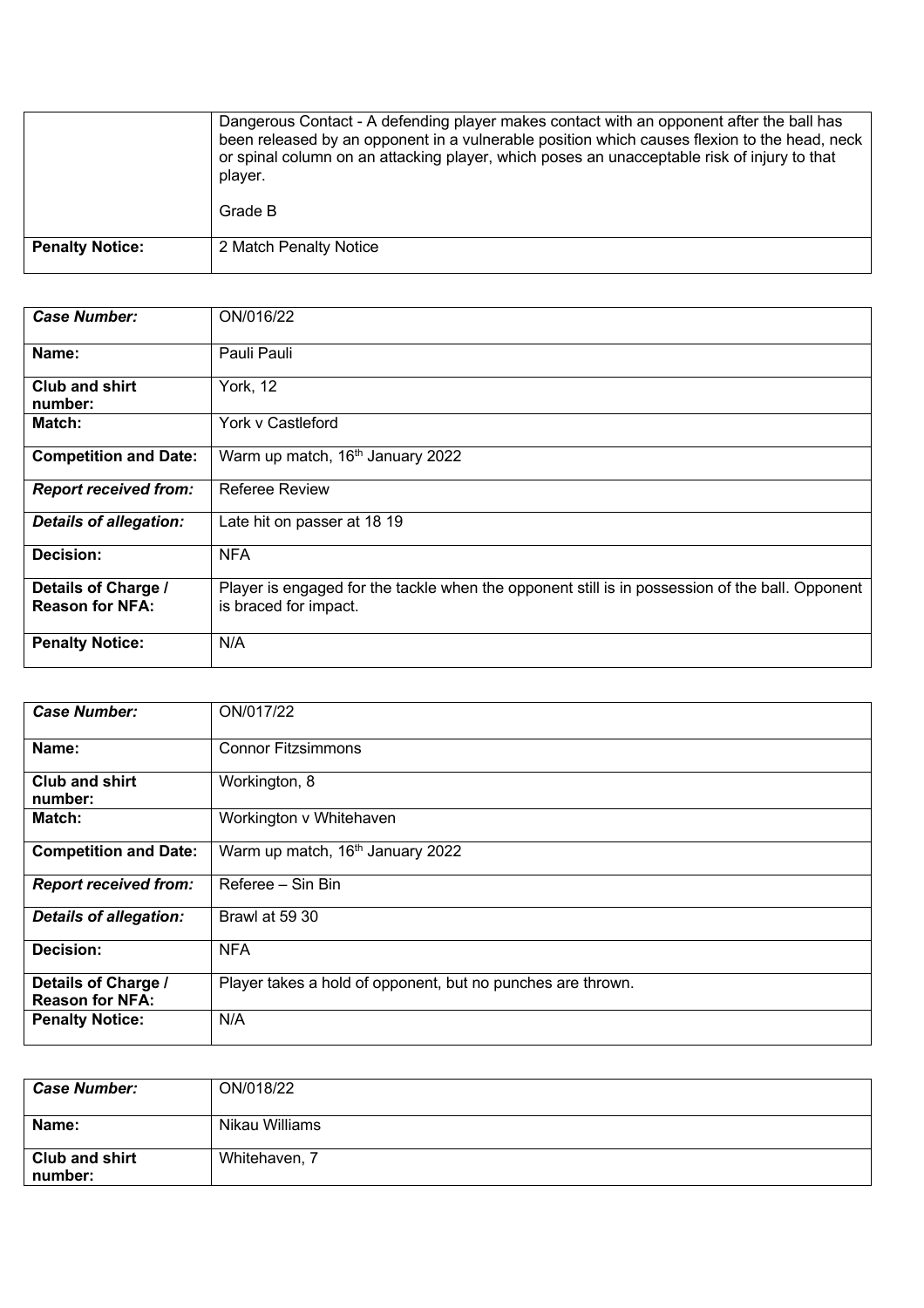| Match:                        | Workington v Whitehaven                                     |
|-------------------------------|-------------------------------------------------------------|
|                               |                                                             |
| <b>Competition and Date:</b>  | Warm up match, 16 <sup>th</sup> January 2022                |
| <b>Report received from:</b>  | Referee - Sin Bin                                           |
| <b>Details of allegation:</b> | Brawl at 59 30                                              |
| Decision:                     | <b>NFA</b>                                                  |
| Details of Charge /           | Player takes a hold of opponent, but no punches are thrown. |
| <b>Reason for NFA:</b>        |                                                             |
| <b>Penalty Notice:</b>        | N/A                                                         |
|                               |                                                             |

| <b>Case Number:</b>                           | ON/019/22                                                                                                                                                            |
|-----------------------------------------------|----------------------------------------------------------------------------------------------------------------------------------------------------------------------|
| Name:                                         | Marcus O'Brien                                                                                                                                                       |
| Club and shirt<br>number:                     | Workington, 14                                                                                                                                                       |
| Match:                                        | Workington v Whitehaven                                                                                                                                              |
| <b>Competition and Date:</b>                  | Warm up match, 16 <sup>th</sup> January 2022                                                                                                                         |
| <b>Report received from:</b>                  | Referee - Sin Bin                                                                                                                                                    |
| <b>Details of allegation:</b>                 | Dangerous Throw at 15 02 (15 <sup>th</sup> minute)                                                                                                                   |
| <b>Decision:</b>                              | Charge                                                                                                                                                               |
| Details of Charge /<br><b>Reason for NFA:</b> | Law 15.1 (d)<br>Dangerous Throw - Other tackler's actions were part of the problem (only applies where<br>Player is not aware of other tackler's actions)<br>Grade C |
| <b>Penalty Notice:</b>                        | 2 Match Penalty Notice                                                                                                                                               |

| <b>Case Number:</b>              | ON/020/22                                                                                                                                                                                |
|----------------------------------|------------------------------------------------------------------------------------------------------------------------------------------------------------------------------------------|
|                                  |                                                                                                                                                                                          |
| Name:                            | <b>Connor Holliday</b>                                                                                                                                                                   |
| <b>Club and shirt</b><br>number: | Whitehaven, 15                                                                                                                                                                           |
| Match:                           | Workington v Whitehaven                                                                                                                                                                  |
| <b>Competition and Date:</b>     | Warm up match, 16 <sup>th</sup> January 2022                                                                                                                                             |
| <b>Report received from:</b>     | <b>Referee Review</b>                                                                                                                                                                    |
| <b>Details of allegation:</b>    | Late hit on passer in the 13 15                                                                                                                                                          |
| Decision:                        | Charge                                                                                                                                                                                   |
| Details of Charge /              | Law 15.1 (i)                                                                                                                                                                             |
| <b>Reason for NFA:</b>           |                                                                                                                                                                                          |
|                                  | Dangerous Contact - A defending player makes contact with an opponent after the ball has<br>been released by an opponent in a vulnerable position which causes flexion to the head, neck |